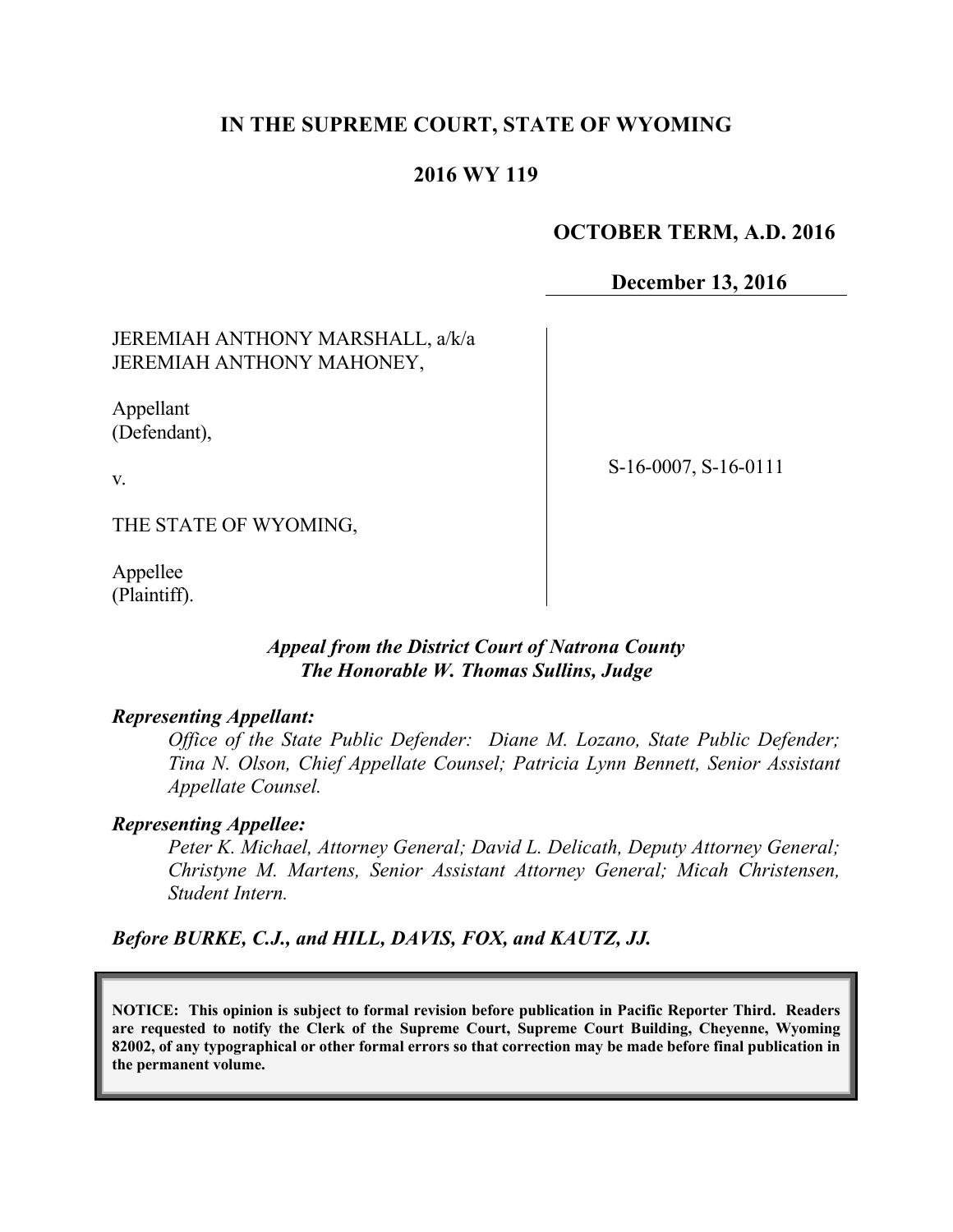## **BURKE, Chief Justice.**

[¶1] Appellant, Jeremiah Anthony Marshall, challenges his convictions of felony possession of methamphetamine, in violation of Wyo. Stat. Ann. § 35-7-1031(c)(ii), and misdemeanor interference with a peace officer, in violation of Wyo. Stat. Ann. § 6-5- 204(a). He contends the district court erred by refusing to stay proceedings for purposes of a second competency evaluation. We affirm.

### *ISSUE*

[¶2] Mr. Marshall presents a single issue:

Did the district court err when it failed to suspend proceedings and order a competency evaluation?

# *FACTS*

[¶3] In November 2014, Mr. Marshall was a passenger in a vehicle that was stopped for driving with its high-beam headlights on. During the stop, the officer learned from the driver of the vehicle that Mr. Marshall had given the officer a false name. The officer conducted a pat-down search of Mr. Marshall and detected an object in his left pant leg pocket. When the officer inquired about the object, Mr. Marshall ran from the officer. After a foot chase, he was apprehended and arrested. Officers searched the path of the foot chase and found a case containing two glass pipes and a plastic bag with methamphetamine inside.

[¶4] Mr. Marshall was charged with one count of felony possession of methamphetamine, in violation of Wyo. Stat. Ann.  $\S$  35-7-1031(c)(ii), one count of interference with a peace officer, in violation of Wyo. Stat. Ann. § 6-5-204(a), and one count of forgery, in violation of Wyo. Stat. Ann. § 6-3-602(a). The forgery charge was subsequently dismissed. After he was charged, Mr. Marshall's appointed counsel filed a motion to suspend proceedings pending a competency evaluation. At the hearing on that motion, Mr. Marshall's counsel noted that Mr. Marshall had a self-reported traumatic brain injury and had trouble recognizing that he had previously spoken with counsel. The court determined that there was reasonable cause to believe that Mr. Marshall had a mental illness or deficiency making him unfit to proceed and ordered an inpatient competency evaluation to be conducted at the Wyoming State Hospital.

[¶5] Mr. Marshall was evaluated for approximately six weeks at the hospital by Dr. David Carrington, a board-certified forensic psychiatrist. Dr. Carrington provided a written report in which he concluded that Mr. Marshall "possesses a rational as well as a factual understanding of his legal charges and of basic legal procedure in general." The report states: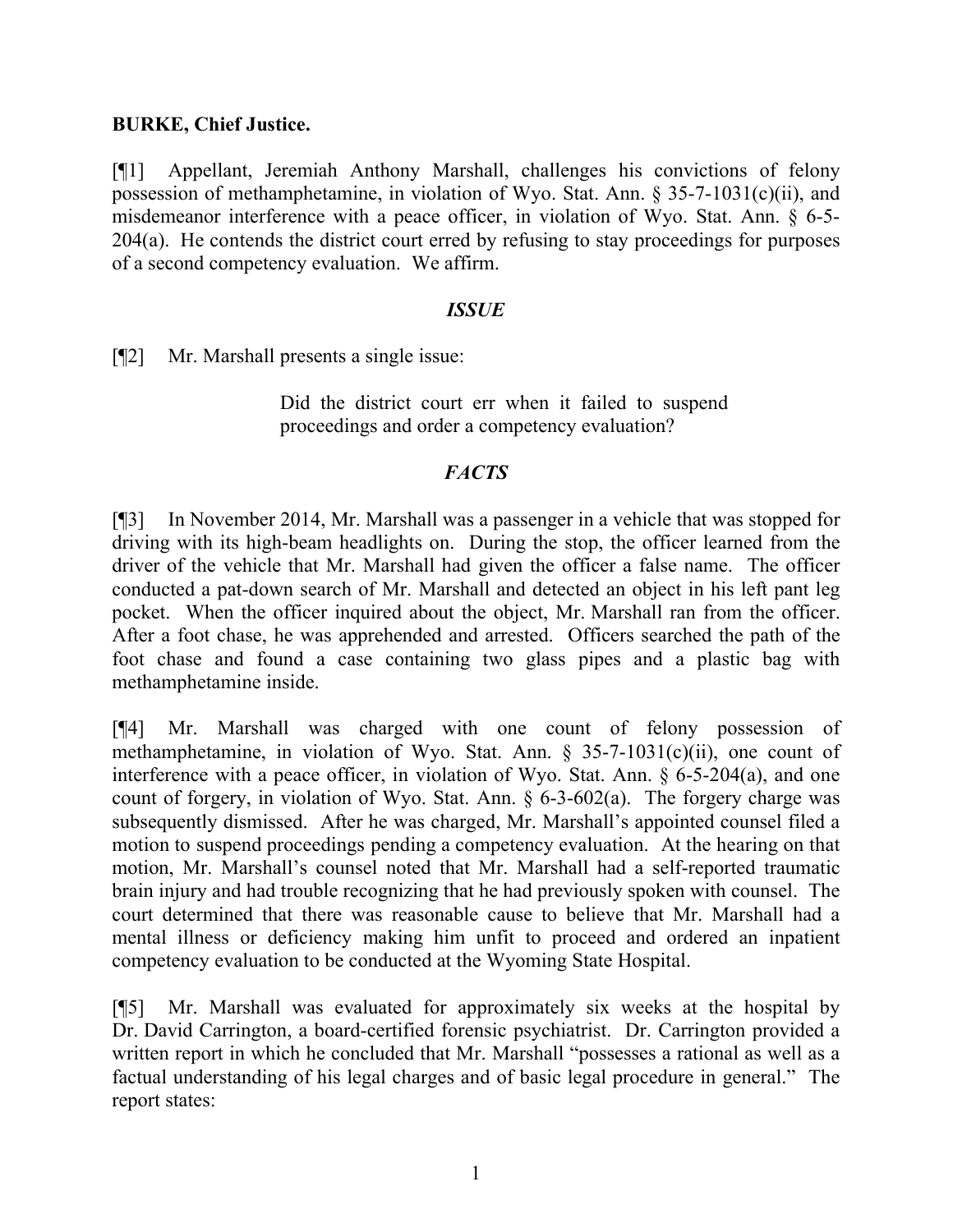It is my opinion that though [Mr. Marshall] expresses some seemingly paranoid behaviors and makes paranoid statements [they] are due to personality factors including the sense of entitlement and manipulation more than they are related to the presence of a major mental illness. It is my opinion that [Mr. Marshall] is currently able to cooperate with his attorney with a reasonable degree of rational understanding and participate appropriately and effectively in his defense if he chooses to do so. Thus, it is my opinion with a reasonable degree of medical and psychiatric certainty that [Mr. Marshall] is presently fit to proceed on his current charges.

[¶6] After receiving the report, the court convened a competency hearing. At that hearing, Mr. Marshall noted that he did not agree with certain aspects of the evaluation. As a result, the court ordered a contested hearing in accordance with Wyo. Stat. Ann. § 7- 11-303(f) (LexisNexis 2013).

[¶7] At the contested hearing, Dr. Carrington testified regarding the findings in his report. Neither party objected to the report or expressed any disagreement with respect to the finding that Mr. Marshall was fit to proceed. Accordingly, the court found Mr. Marshall competent under Wyo. Stat. Ann. § 7-11-303.

[¶8] The matter proceeded to trial in November 2015. The jury found Mr. Marshall guilty of interference with a peace officer but was unable to reach a verdict with respect to the felony possession charge. Mr. Marshall was sentenced to time served for the conviction of interference with a peace officer, and the court declared a mistrial on the possession charge. A new trial on the possession charge was set for April 2016.

[¶9] In December 2015, Mr. Marshall wrote a letter to the court requesting an appeal of his conviction of interference with a peace officer. He also requested dismissal of the possession charge. The court held a hearing to address the issues raised in the letter. At that hearing, defense counsel raised the possibility that Mr. Marshall may warrant a second competency evaluation. In response, the court noted that Mr. Marshall "has not been directly responsive to my questions, sort of rambles on about all sorts of concerns, but I am able to follow him." Ultimately, the court concluded that a second competency evaluation was not warranted:

> [W]e addressed competency after evaluation at the Wyoming State Hospital . . . and Mr. Marshall was found competent to proceed. And if there's going to be a change in that, I think we need a proper motion, the opportunity of the State to be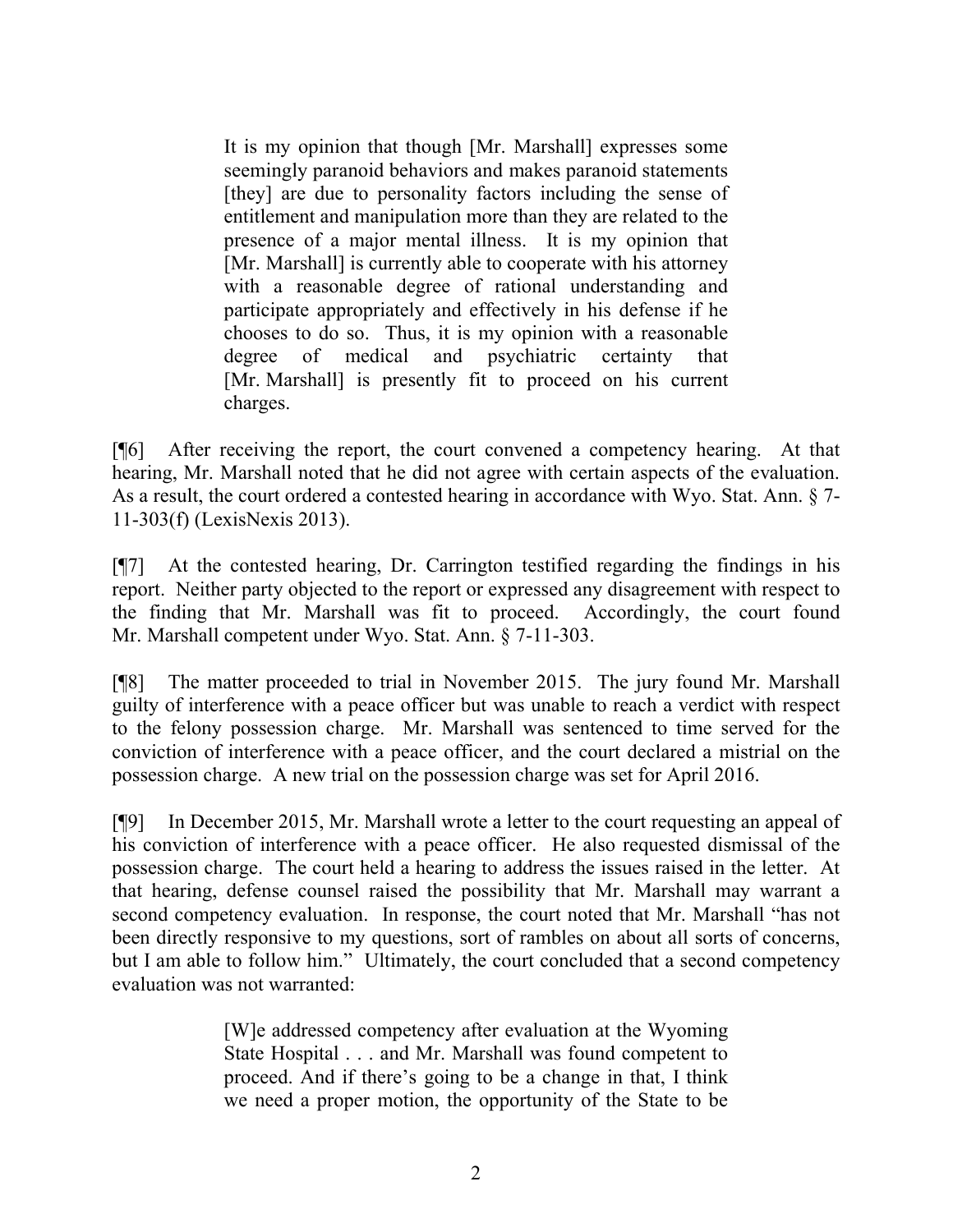prepared, the Court to review things, and we can take that up again. But I don't see anything right now that's before me that would indicate we could not have a retrial in this case.

Mr. Marshall subsequently filed a notice of appeal from his conviction for interference with a peace officer. That appeal was docketed in this Court as Case No. S-16-0007 and was stayed pending resolution of the felony possession charge.

[¶10] On March 1, 2016, defense counsel filed a motion to suspend proceedings for a competency evaluation. The motion asserted that Mr. Marshall was "not eating at the jail" and that he was "refusing to meet with counsel at this time." A hearing on the motion was scheduled for March 18, 2016. Before the competency hearing began, however, the parties advised the court that Mr. Marshall would enter an *Alford* plea to the felony possession charge. Defense counsel then withdrew the motion to suspend proceedings for a second competency evaluation.

[¶11] Before accepting Mr. Marshall's plea, the district court inquired as to whether he understood the nature of the charge and the consequences of entering an *Alford* plea. The court also asked whether Mr. Marshall was voluntarily changing his plea and explained to Mr. Marshall his right to persist in his not guilty plea and his rights concerning trial. The court asked Mr. Marshall if he consented to the plea agreement, to which Mr. Marshall replied, "Yes." The court found that:

> [T]he plea entered by Mr. Marshall pursuant to *Alford versus North Carolina* where he would not contest the entry of the guilty plea and conviction, but he would stand by his right to disagree with and not make an admission of the underlying factual basis nor of his actual possession of the methamphetamine is accepted by the Court. The Court notes that the defendant is alert and not under the influence of anything which would adversely affect his ability to understand this proceeding, that he's competent to enter a plea here today. And I note he has taken the time to ask follow-up questions, to give some thought to what's being proposed here today, and has knowingly responded to the questions that preceded the entry of the plea; that the plea is made knowingly and voluntarily.

After finding Mr. Marshall competent to enter his plea to felony possession of methamphetamine, the district court accepted the plea and sentenced him to time served on that charge. Mr. Marshall timely appealed from the judgment and sentence. That appeal was docketed as Case No. S-16-0111. The appeals were consolidated for purposes of briefing and decision.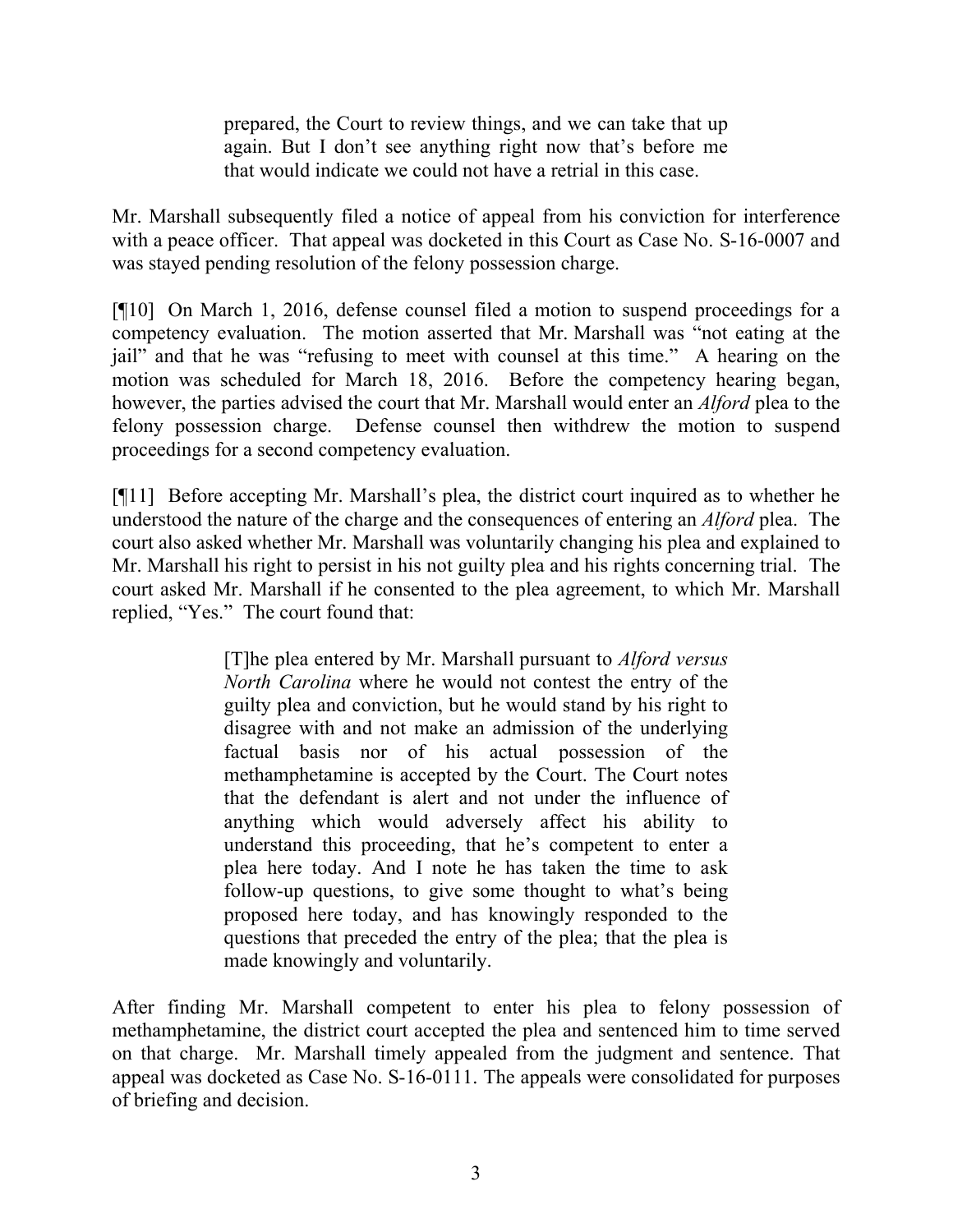## *STANDARD OF REVIEW*

[¶12] We apply the substantial evidence standard when reviewing a trial court's decision not to order a further competency evaluation.

> Once the trial court has "evaluated a defendant's competency by the correct standard, the second inquiry on review is whether the trial court's determination of a defendant's competency is fairly supported by the record of the proceeding at which the determination [is] made. . . . In other words, the substantial evidence standard of review governs the second inquiry."

*Schaeffer v. State*, 2012 WY 9, ¶ 32, 268 P.3d 1045, 1058 (Wyo. 2012) (quoting *Fletcher v. State*, 2010 WY 167, ¶ 12, 245 P.3d 327, 331 (Wyo. 2010)).

## *DISCUSSION*

[¶13] In his only issue, Mr. Marshall claims the district court erred when it failed to suspend proceedings and order a second competency evaluation. According to Mr. Marshall, the district court was required to order a second competency evaluation under Wyo. Stat. Ann. § 7-11-303 because there was reasonable cause to believe he was unfit to proceed. He contends that his mental health deteriorated between the time he was found fit to proceed, in October 2015, and the time he entered his plea, in March 2016. He further contends that Wyo. Stat. Ann. § 7-11-303 requires the district court to order a competency evaluation after a motion is filed even where, in cases like the present, the defense withdraws its motion. Mr. Marshall requests a remand to the district court for further proceedings.

[¶14] Mr. Marshall claims the district court's refusal to order a second competency evaluation provides grounds to reverse his conviction of felony possession as well as his conviction of misdemeanor interference with a peace officer. As noted above, however, his conviction of interference with a peace officer was issued prior to his request for a second competency evaluation. Considering that the specific behavior alleged as grounds for an additional competency evaluation occurred after the misdemeanor conviction was issued, Mr. Marshall has provided no argument or analysis relevant to the claim that his misdemeanor conviction should be overturned. Accordingly, we summarily affirm Mr. Marshall's conviction of interference with a peace officer. *Serna v. State*, 2013 WY 87, ¶ 7, 305 P.3d 1142, 1143 (Wyo. 2013) ("We may decline to consider claims unsupported by cogent argument and pertinent legal authority.") (citing *DeLoge v. State*, 2012 WY 128, ¶ 11 n.2, 289 P.3d 776, 779 n.2 (Wyo. 2012)).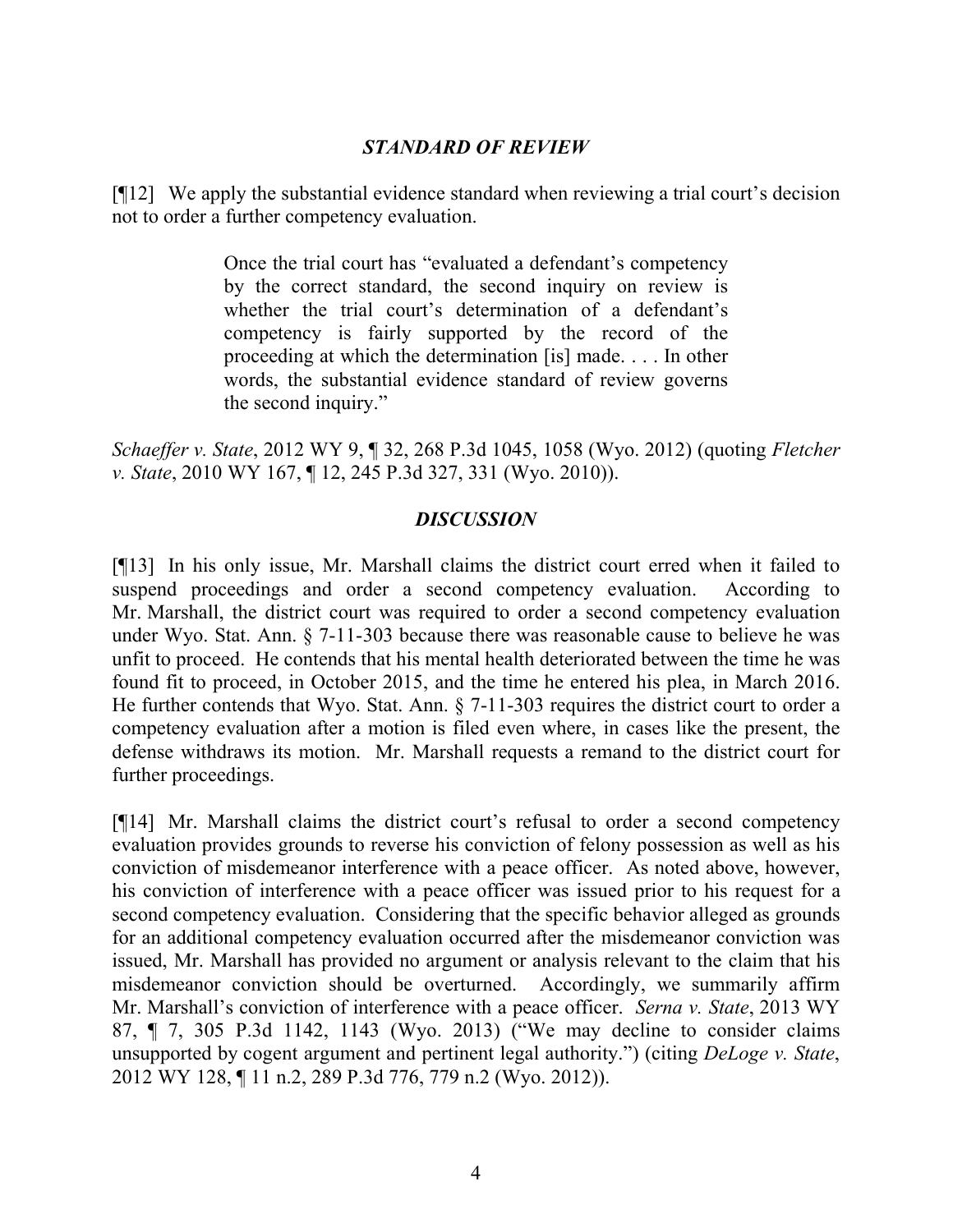[¶15] We turn, then, to an evaluation of Mr. Marshall's claim with respect to his conviction of felony possession. Mr. Marshall correctly notes that a district court has a continuing duty to monitor whether a defendant's competency should be evaluated:

> A criminal defendant may not be tried unless he is competent, and he may not waive his right to counsel or plead guilty unless he does so "competently and intelligently." *Godinez v. Moran*, 509 U.S. 389, 396, 113 S.Ct. 2680, 125 L.Ed.2d 321 (1993), quoting *Johnson v. Zerbst*, 304 U.S. 458, 468, 58 S.Ct. 1019, 82 L.Ed. 1461 (1938). The same standard of competency applies whether a defendant goes to trial or pleads guilty. *Godinez*, 509 U.S. at 398[-399]. The United States Supreme Court has ruled that a defendant is competent, under the standards of due process, if he has "'sufficient present ability to consult with his lawyer with a reasonable degree of rational understanding' and has 'a rational as well as factual understanding of the proceedings against him.'" *Godinez*, 509 U.S. at 396, quoting *Dusky v. United States*, 362 U.S. 402, 80 S.Ct. 788, 4 L.Ed.2d 824 (1960) (per curiam). The determination of whether a defendant is mentally fit to proceed must be made by the trial court. *Hayes v. State*, 599 P.2d 558, 563 (Wyo. 1979). "It is not in the nature of a defense to the charge. It is a threshold issue, necessary to be resolved to prevent a violation of due process through conviction of a person incompetent to stand trial." *Id.* Moreover, the competency requirement continues from the time of arraignment through sentencing. *See Godinez*, 509 U.S. at 403 (Kennedy , J., concurring); *deShazer v. State*, 2003 WY 98, ¶ 20, 74 P.3d 1240, 1248 (Wyo. 2003).

*Follett v. State*, 2006 WY 47, ¶ 8, 132 P.3d 1155, 1158 (Wyo. 2006).

[¶16] The continuing duty to evaluate competency is also expressed in Wyo. Stat. Ann. § 7-11-301 *et. seq*, which set forth the requirements for determining whether a criminal defendant is competent to stand trial. Wyo. Stat. Ann. § 7-11-303 provides, in relevant part, as follows:

## **§ 7-11-303. Examination of accused to determine fitness to proceed; reports; commitment; defenses and objections.**

(a) If it appears at any stage of a criminal proceeding, by motion or upon the court's own motion, that there is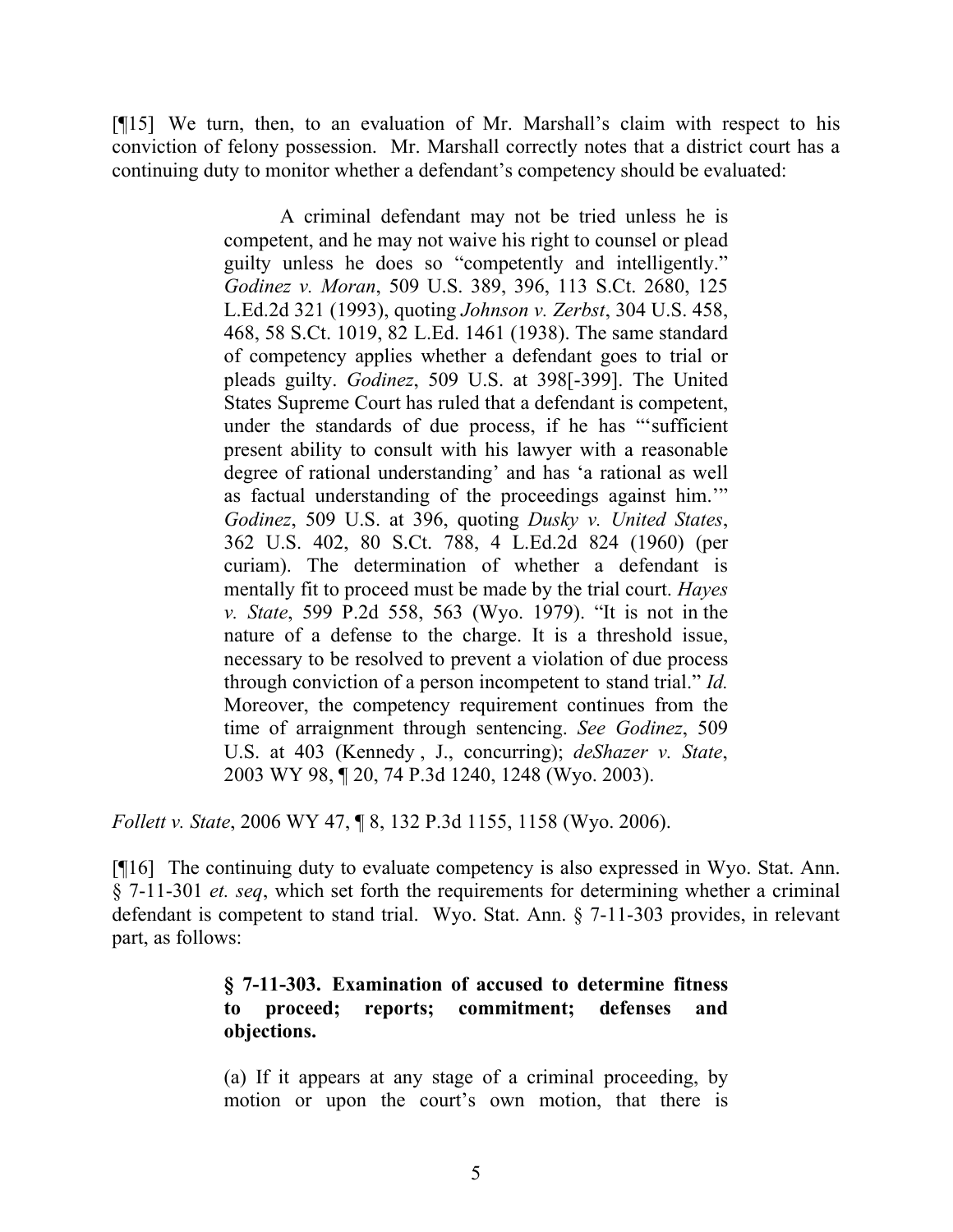reasonable cause to believe that the accused has a mental illness or deficiency making him unfit to proceed, all further proceedings shall be suspended.

(b) The court shall order an examination of the accused by a designated examiner. The order may include, but is not limited to, an examination of the accused at the Wyoming state hospital on an inpatient or outpatient basis, at a local mental health center on an inpatient or outpatient basis, or at his place of detention.

Importantly, however, our precedent clearly establishes that "reasonable cause to believe that the accused has a mental illness or deficiency making him unfit to proceed" must be present before a competency evaluation is ordered:

> A trial court "has a continuing duty to monitor whether a defendant's competency should be evaluated. This continuing duty is recognized by both our statutes and our case law. *See* Wyo. Stat. Ann. §§ 7-11-303 and 7-11-304 [(LexisNexis 2011)]; *deShazer*, 2003 WY 98, ¶ 26, 74 P.3d at 1251." *Follett v. State*, 2006 WY 47, ¶ 15, 132 P.3d 1155, 1160 (Wyo. 2006). However, if a defendant has been subject to a competency evaluation, "there must be 'reasonable cause to believe [that] the accused has a mental illness or deficiency making him unfit to proceed' before other evaluations are mandated[.]" *Id.* at ¶ 15, 132 P.3d at 1160 (quoting Wyo. Stat. Ann.  $\S$  7-11-303(a)).

*Schaeffer v. State*, 2012 WY 9, ¶ 33, 268 P.3d 1045, 1058 (Wyo. 2012).

[¶17] Mr. Marshall interprets Section 303(a) to mean that a motion to suspend proceedings, by itself, supplies reasonable cause to believe the accused is unfit to proceed. We disagree. That interpretation would allow the proceedings to be suspended without any evidentiary or factual basis. We do not believe that such a result was intended by the legislature. Further, Mr. Marshall's interpretation is inconsistent with our precedent which, as noted above, requires "'reasonable cause to believe [that] the accused has a mental illness or deficiency making him unfit to proceed' before other evaluations are mandated." *Schaeffer*, ¶ 33, 268 P.3d at 1058; *see also United States v. McEachern*, 465 F.2d 833, 837 (5th Cir. Tex. 1972) ("[T]he phrase 'upon such a motion' [does not] make[] an automaton of the court, requiring that a motion be granted merely because it has been filed."). Contrary to Mr. Marshall's assertions, his motion did not, by itself, compel the district court to suspend proceedings for a competency evaluation under Wyo. Stat. Ann. § 7-11-303.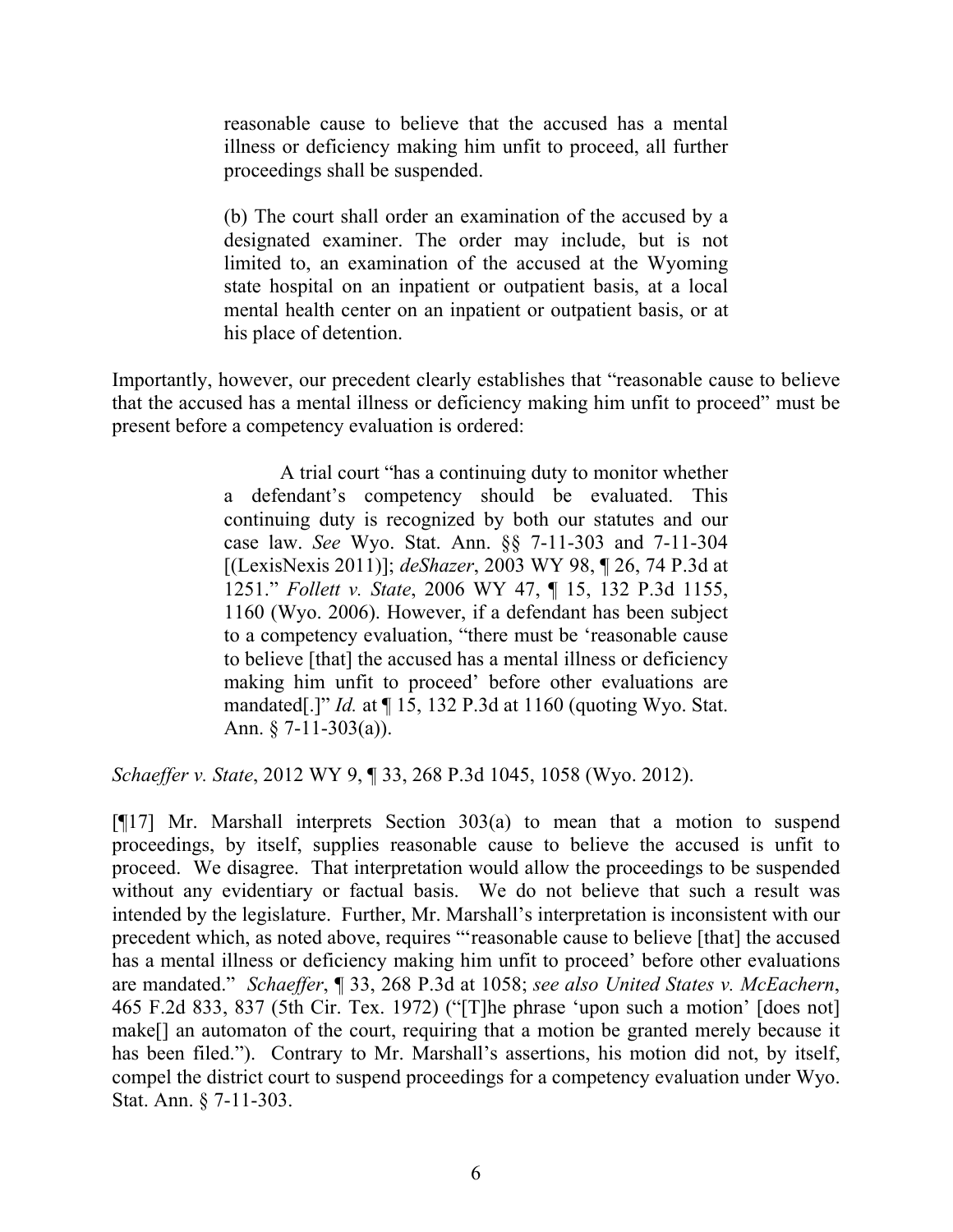[¶18] Mr. Marshall also asserts there was reasonable cause to believe he was unfit to proceed at the time of his second motion to suspend the proceedings. He points to his December 2015 letter to the district court and statements at the March 2016 hearing to the effect that he was afraid to eat food handled by certain employees at the Natrona County Detention Center. He also notes that he expressed concern that he would be involuntarily committed to the Wyoming State Hospital. According to Mr. Marshall, these statements "highlight [his] fears, which possibly influenced his decision to agree to the plea offer." These statements, however, are consistent with the behavior noted in Mr. Marshall's original competency evaluation. In the report of his evaluation, Dr. Carrington noted that "[Mr. Marshall] was quite particular with regard to his food and meals. He requested double portions, but when they were not served on separate trays he would refuse to accept the meals unless they were provided to him by female staff." Dr. Carrington concluded that this behavior was not the product of a major mental illness:

> In short, [Mr. Marshall] was felt to be somewhat entitled and demanding. Some of his behaviors could be interpreted as paranoid, but this was felt to be largely characterologic or personality driven rather than the product of a major mental illness such as schizophrenia or bipolar disorder.

. . .

He related to various staff members including this examiner, that he would prefer to stay in the hospital and not return to jail as things were far more comfortable here. In essence, although [Mr. Marshall's] behavior at times appeared to be paranoid or odd, it was the consensus of the staff members as well as of this examiner that the primary motivation of [Mr. Marshall's] behaviors were both to remain at the hospital and to prolong the evaluation process as long as possible, as well as to gratify his desire for female companionship and his need and desire to be special, different or more important than the other patients.

Dr. Carrington concluded that "Some of [Mr. Marshall's] behaviors and statements at times appear to be somewhat paranoid, however, this appears to be related more to his personality, his sense of entitlement, his efforts to control his environment and his circumstances more than it is related to any form of mental illness."

[¶19] The report of Mr. Marshall's original competency evaluation makes clear that his behavior and statements prior to and during the hearing in March 2016 were not different or distinct from the behaviors presented during the initial competency evaluation in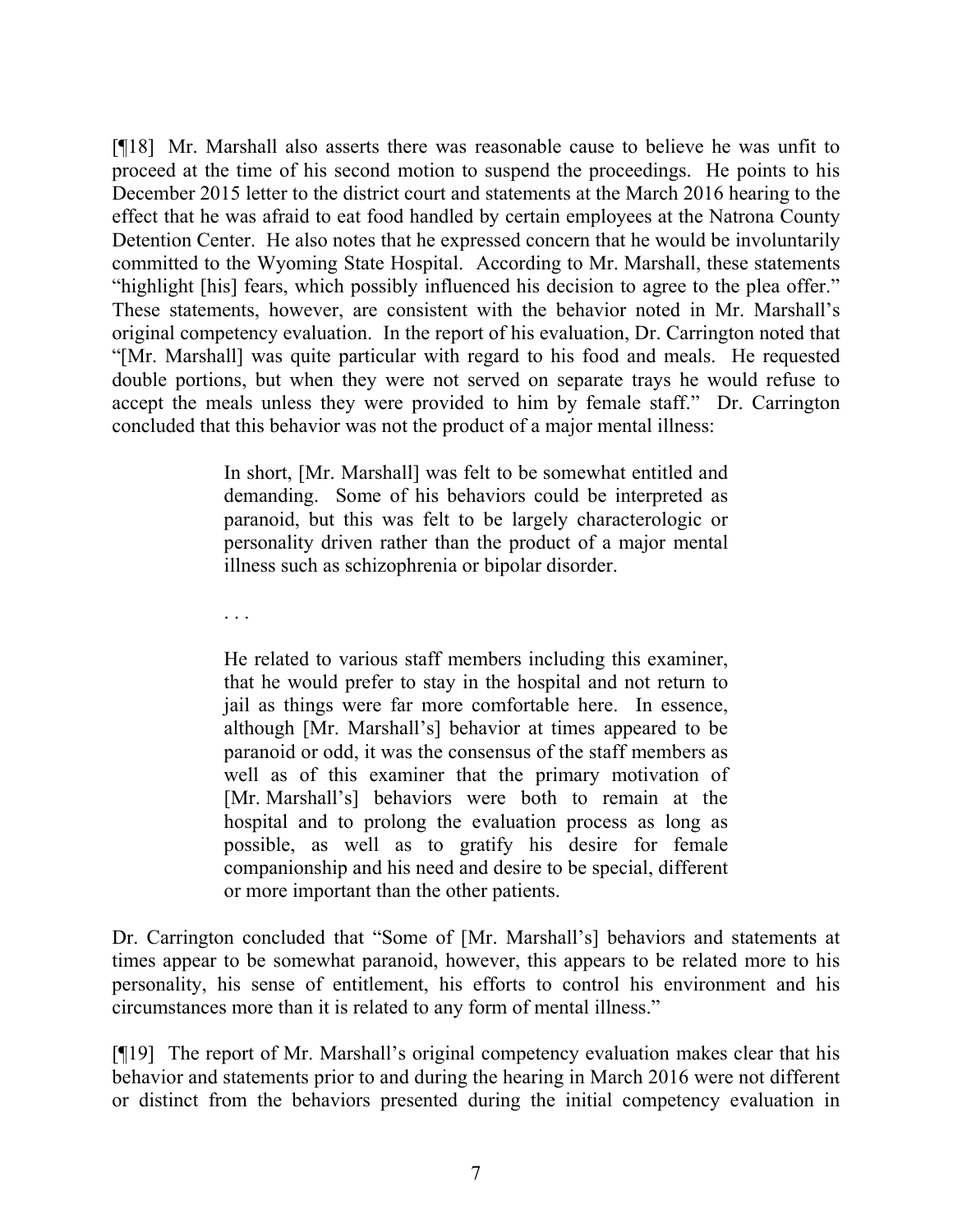October 2015. Because there was no new information presented that would give "reasonable cause to believe that the accused has a mental illness or deficiency making him unfit to proceed," we find substantial evidence to support the district court's determination that further inquiry into Mr. Marshall's competency was not warranted. *See Schaeffer*, ¶ 34, 268 P.3d at 1058-59; *Follett*, ¶ 15, 132 P.3d at 1160.

[¶20] Mr. Marshall contends this case is similar to *deShazer v. State*, 2003 WY 98, ¶ 28, 74 P.3d 1240, 1252 (Wyo. 2003), where we held that the district court's failure to order a competency evaluation *sua sponte* was reversible error. That case, however, is distinguishable. In *deShazer*, we noted that

> Considerable evidence was seized at the time deShazer was arrested, including tape-recorded "rantings" and typewritten and handwritten letters and notes, most of which might have raised the spectre of mental illness or incompetency even in the mind of a lay observer. Those materials strongly suggested that deShazer's "state of mind" was that he intended to kidnap and kill the victim and then take his own life.

*Id.*,  $\P$  15, 74 P.3d at 1245. Moreover, questions about the defendant's competency were raised at several points during the proceedings. *Id.*, **[1**] 16-19, 74 P.3d at 1245-47. In contrast to the present case, however, the district court did not hold a competency hearing, order that a competency evaluation be conducted, or make a determination of competency prior to trial. Accordingly, *deShazer* does not provide an analogous fact pattern for comparison to the present case.

[¶21] Finally, we note that "the standard for determining competence to stand trial is the same as the standard for determining competence to plead." *Major v. State*, 2004 WY 4, ¶ 19, 83 P.3d 468, 477 (Wyo. 2004). At Mr. Marshall's change of plea hearing, the district court inquired as to whether he understood the nature of the charge and the consequences of entering an *Alford* plea. Mr. Marshall responded that he understood the nature of the charge and the possible consequences of the plea. Based on Mr. Marshall's answers and his ability to engage in meaningful and productive dialogue, the court found he was competent to enter his plea:

> The Court notes that the defendant is alert and not under the influence of anything which would adversely affect his ability to understand this proceeding, that he's competent to enter a plea here today. And I note he has taken the time to ask follow-up questions, to give some thought to what's being proposed here today, and has knowingly responded to the questions that preceded the entry of the plea; that the plea is